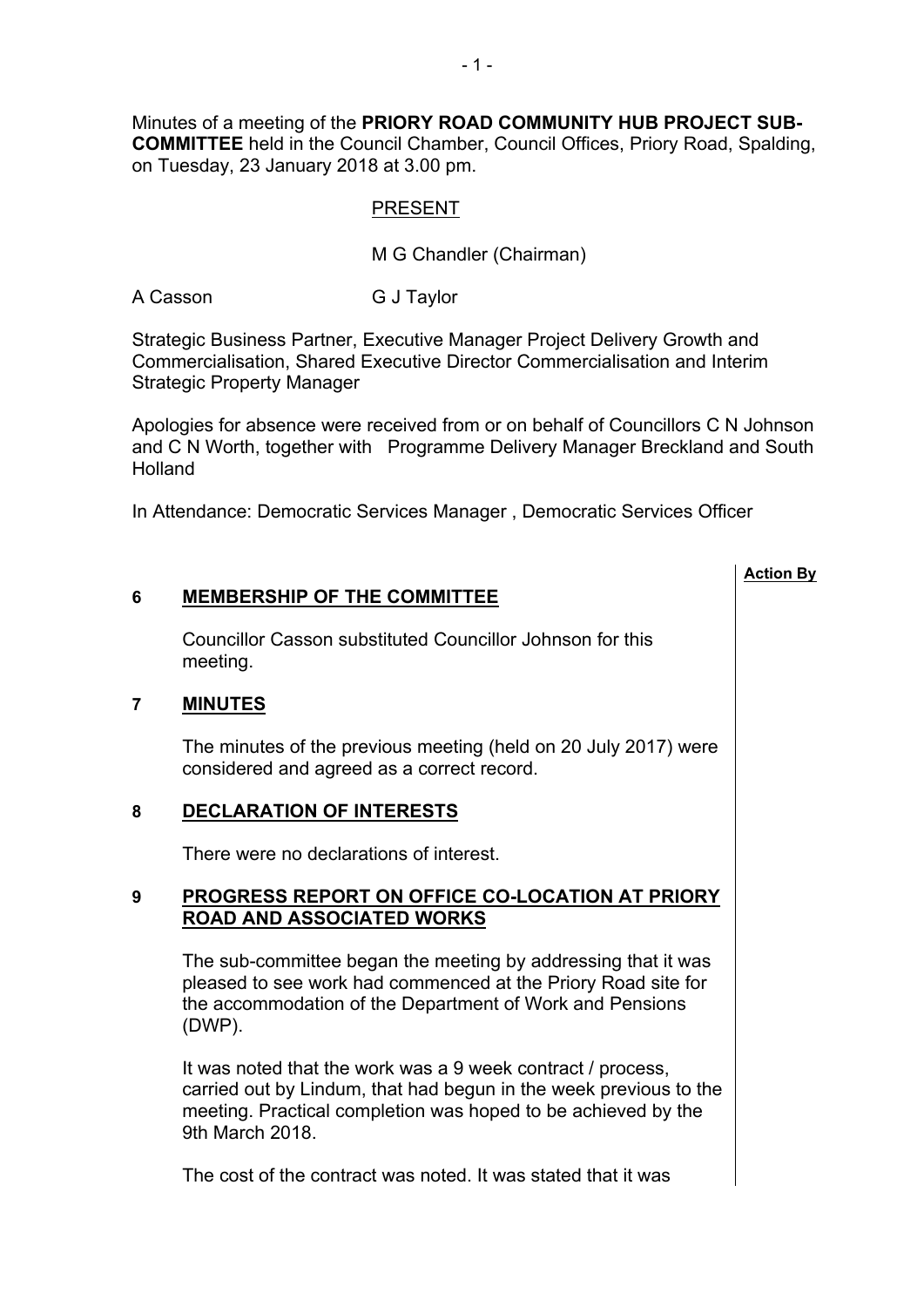#### **PRIORY ROAD COMMUNITY HUB PROJECT SUB-COMMITTEE** - 23 January 2018

desirable to see use of local businesses for the construction process. Furnishing and IT installation was included in the costs.

It was stated that the process would take place over 3 predetermined phases.

Officers asked if the Communication team could generate some content to communicate the progress of the project. Furthermore, a post-project appraisal was proposed, to be put out after completion by the Communication team.

Contractually, it was noted, that DWP were obliged to take residence in the new areas after construction was completed. It was clarified that there would be no provision for staff parking for DWP staff. Councillors stated that there was a potential for encouraging people to park on Vine Street rather than Priory Road. Councillors mentioned that customers already had to pay for parking at the current DWP site, so there was no change for customers. It was mentioned that there was the potential for eventually reviewing the signage outside Priory Road, so as to improve parking issues.

Councillors questioned if there had been any negatives witnessed during the construction process so far. Officers answered that the drilling had caused some mild inconvenience and had had to be stopped temporarily on a few occasions. It was stated that this was the only perceived negative and that there was no complaints from either public or press.

Councillors mentioned that a new coded door could be bypassed through an override feature on the control panel. It was noted that this must be remedied. It was further noted that a properly functioning and secure lock was becoming more and more crucial with the forthcoming DWP service which would mean large amounts of members of the public would be coming into the building.

Councillors asked about security on the stairs. Officers answered that this was something that would be looked at soon. Councillors should be addressed soon. Councillors wished to express their displeasure at the lag in approaching this security aspect. Councillor Chandler stated that he had delegated authority from the committee so that progress could begin. Councillors also wished to express the importance of securing the stairwell in the atrium, mentioning that it could put off further potential partners for the building.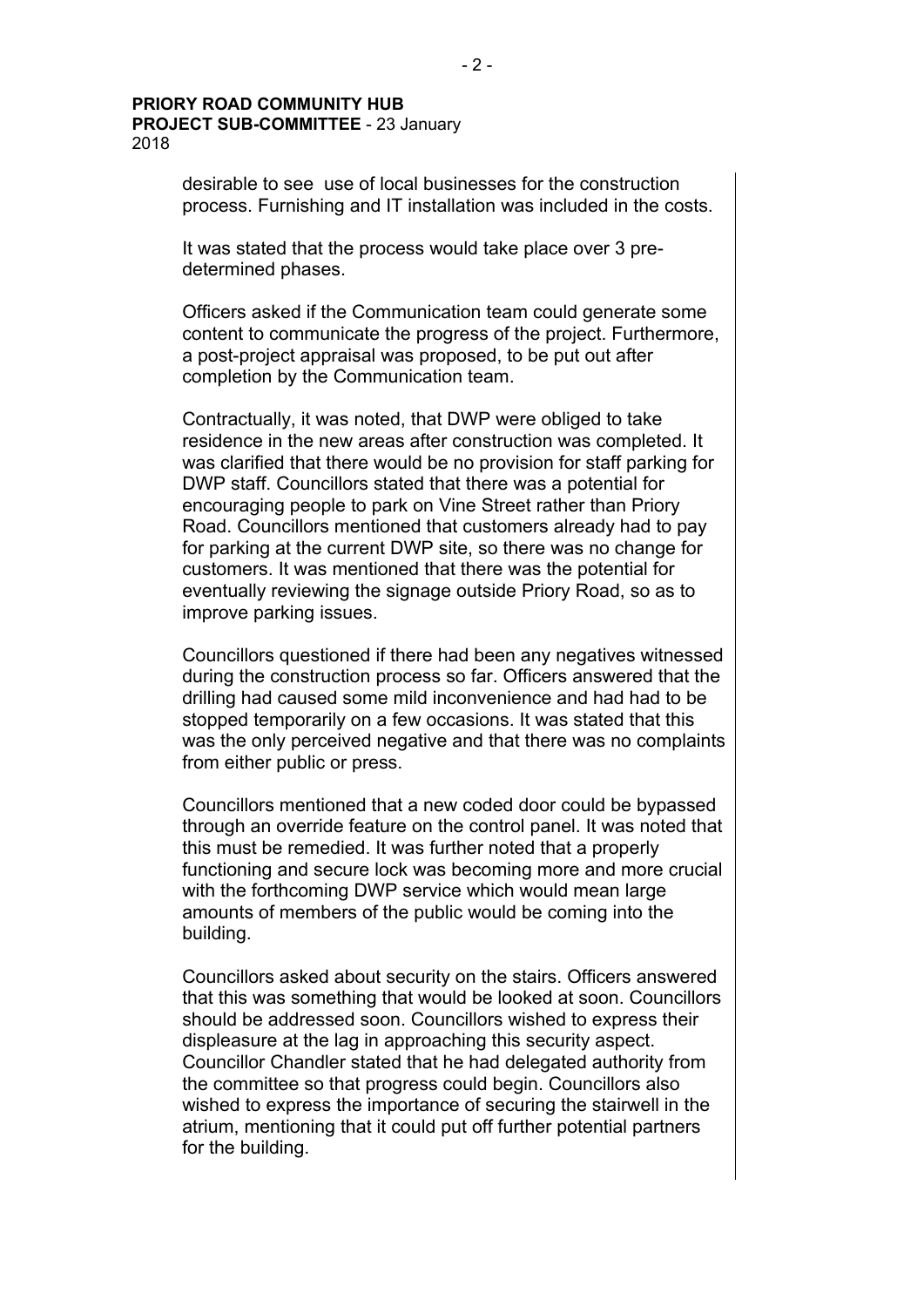#### **PRIORY ROAD COMMUNITY HUB PROJECT SUB-COMMITTEE** - 23 January 2018

Officers asked for details of DWP rent. It was noted that the service charge would be reviewed every year, meaning that they would pay a proper percentage of the running costs per square foot of the building, it was stated that there was an estimated figure of costs p/square foot, but that an *actual* cost would be evaluated and the DWP would be responsible for paying the actual amount.

It was stated that committee members hoped for the meeting to take place every 2 months and that the next meeting would take place some time around the end of March 2018.

#### Future of partnerships:

It was noted that discussions with other potential partners were taking place.

Officers stated that from meetings with one partner that they claimed that they would be interested in a temporary, part-time arrangement.

Councillors asked if an organisation were to take a part-time arrangement, whether the office space was rentable to another organisation on the days of non-usage.

A meeting had been scheduled with a potential partner on the Friday previous to this meeting, which was cancelled due to absences.

It was stated that a further meeting had been scheduled in February 2018.

It was mentioned that to accommodate some partners there would need to be an examination of parking and lavatory facilities, as well as improving the environmental issues with the building such as warmth in summer and cold in winter.

Councillors asked if there had been any examination or interest in partnerships with private sector clients. Officers answered that public sector services were being prioritised at that point, but that Private Sector partnerships were perfectly acceptable.

Universal credit was now pushed to July 2018.

It was agreed that the next meeting would take place in March 2018.